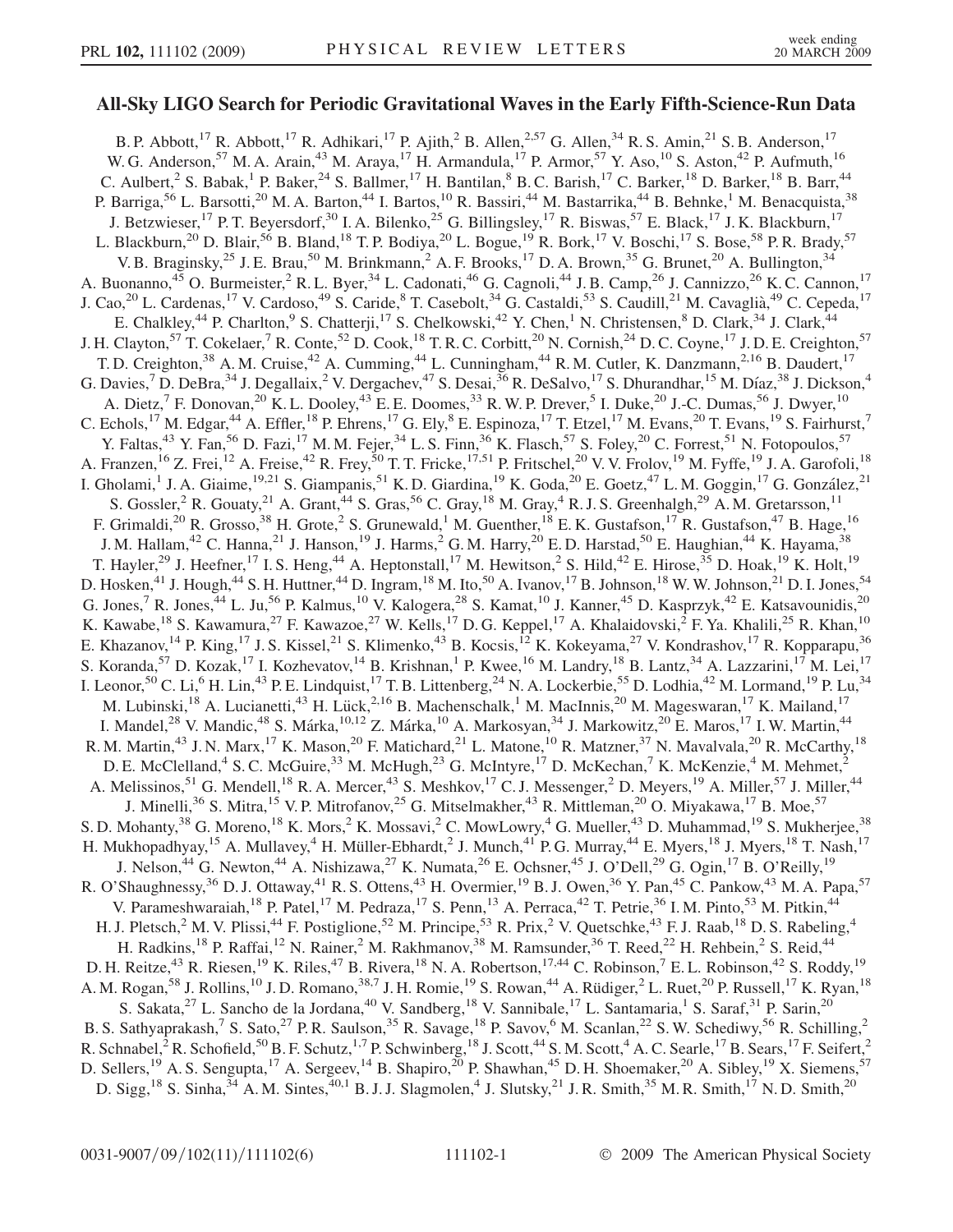<span id="page-1-0"></span>K. Somiya,<sup>1,2</sup> B. Sorazu,<sup>44</sup> L. C. Stein,<sup>20</sup> K. A. Strain,<sup>44</sup> A. Stuver,<sup>19</sup> T. Z. Summerscales,<sup>3</sup> K.-X. Sun,<sup>34</sup> M. Sung,<sup>21</sup> P. J. Sutton,<sup>7</sup> H. Takahashi,<sup>1</sup> D. B. Tanner,<sup>43</sup> R. Taylor,<sup>17</sup> R. Taylor,<sup>44</sup> J. Thacker,<sup>19</sup> K. A. Thorne,<sup>36</sup> K. S. Thorne,<sup>6</sup> A. Thüring,<sup>16</sup> K. V. Tokmakov,<sup>44</sup> C. Torres,<sup>19</sup> C. Torrie,<sup>44</sup> G. Traylor,<sup>19</sup> M. Trias,<sup>40</sup> D. Ugolini,<sup>39</sup> K. Urbanek,<sup>34</sup> H. Vahlbruch,<sup>16</sup> C. Van Den Broeck,<sup>7</sup> M. V. van der Sluys,<sup>28</sup> A. A. van Veggel,<sup>44</sup> S. Vass,<sup>17</sup> R. Vaulin,<sup>57</sup> A. Vecchio,<sup>42</sup> J. D. Veitch,<sup>42</sup> P. Veitch,<sup>41</sup> A. Villar,<sup>17</sup> C. Vorvick,<sup>18</sup> S. P. Vyachanin,<sup>25</sup> S. J. Waldman,<sup>17</sup> L. Wallace,<sup>17</sup> H. Ward,<sup>44</sup> R. L. Ward,<sup>17</sup> M. Weinert,<sup>2</sup> A. J. Weinstein,<sup>17</sup> R. Weiss,<sup>20</sup> L. Wen,<sup>6</sup> S. Wen,<sup>21</sup> K. Wette,<sup>4</sup> J. T. Whelan,<sup>1</sup> S. E. Whitcomb,<sup>17</sup> B. F. Whiting,<sup>43</sup> C. Wilkinson,<sup>18</sup> P. A. Willems,<sup>17</sup> H. R. Williams,<sup>36</sup> L. Williams,<sup>43</sup> B. Willke,<sup>2,16</sup> I. Wilmut,<sup>29</sup> W. Winkler,<sup>2</sup> C. C. Wipf,<sup>20</sup> A. G. Wiseman,<sup>57</sup> G. Woan,<sup>44</sup> R. Wooley,<sup>19</sup> J. Worden,<sup>18</sup> W. Wu,<sup>43</sup> I. Yakushin,<sup>19</sup> H. Yamamoto,<sup>17</sup> Z. Yan,<sup>56</sup> S. Yoshida,<sup>32</sup> M. Zanolin,<sup>11</sup> J. Zhang,<sup>47</sup> L. Zhang,<sup>17</sup> C. Zhao,<sup>56</sup> N. Zotov,<sup>22</sup> M. E. Zucker,<sup>20</sup> H. zur Mühlen,  $^{16}$  and J. Zweizig<sup>17</sup>

(LIGO Scientific Collaboration[\)\\*](#page-5-0)

<sup>1</sup> Albert-Einstein-Institut, Max-Planck-Institut für Gravitationsphysik, D-14476 Golm, Germany<br><sup>2</sup> Albert Einstein Institut, Max-Planck-Institut für Gravitationsphysik, D-20167 Hannover, Germa

<sup>2</sup>Albert-Einstein-Institut, Max-Planck-Institut für Gravitationsphysik, D-30167 Hannover, Germany

 $3$ Andrews University, Berrien Springs, Michigan 49104, USA

<sup>4</sup>Australian National University, Canberra, 0200, Australia <sup>4</sup> Australian National University, Canberra, 0200, Australia<br><sup>5</sup> California Institute of Technology, Pasadena, California 01125

California Institute of Technology, Pasadena, California 91125, USA<br><sup>6</sup>Caltech Ca<sup>p</sup>T, Pasadena, California 91125, USA

<sup>6</sup>Caltech-CaRT, Pasadena, California 91125, USA

 $\sigma$ <sup>7</sup>Cardiff University, Cardiff, CF24 3AA, United Kingdom

<sup>8</sup>Carleton College, Northfield, Minnesota 55057, USA

<sup>9</sup>Charles Sturt University, Wagga Wagga, NSW 2678, Australia

<sup>10</sup>Columbia University, New York, New York 10027, USA<br><sup>11</sup>Embry-Riddle Aeronautical University, Prescott, Arizona 86301, USA<br><sup>12</sup>Eötvös University, ELTE 1053 Budapest, Hungary<br><sup>13</sup>Hobart and William Smith Colleges, Genev

<sup>14</sup>Institute of Applied Physics, Nizhny Novgorod, 603950, Russia<br><sup>15</sup>Inter-University Centre for Astronomy and Astrophysics, Pune-411007, India<br><sup>16</sup>Leibniz Universität Hannover, D-30167 Hannover, Germany<br><sup>17</sup>LIGO-Califor

 $^{22}$ Louisiana Tech University, Ruston, Louisiana 71272, USA<br> $^{23}$ Loyola University, New Orleans, Louisiana 70118, USA

<sup>24</sup>Montana State University, Bozeman, Montana 59717, USA<br><sup>25</sup>Moscow State University, Moscow, 119992, Russia<br><sup>26</sup>NASA/Goddard Space Flight Center, Greenbelt, Maryland 20771, USA<br><sup>27</sup>National Astronomical Observatory of J

<sup>27</sup>National Astronomical Observatory of Japan, Tokyo 181-8588, Japan<br><sup>28</sup>Northwestern University, Evanston, Illinois 60208, USA<br><sup>29</sup>Rutherford Appleton Laboratory, Chilton, Didcot, Oxon OX11 0QX, United Kingdom<br><sup>30</sup>San J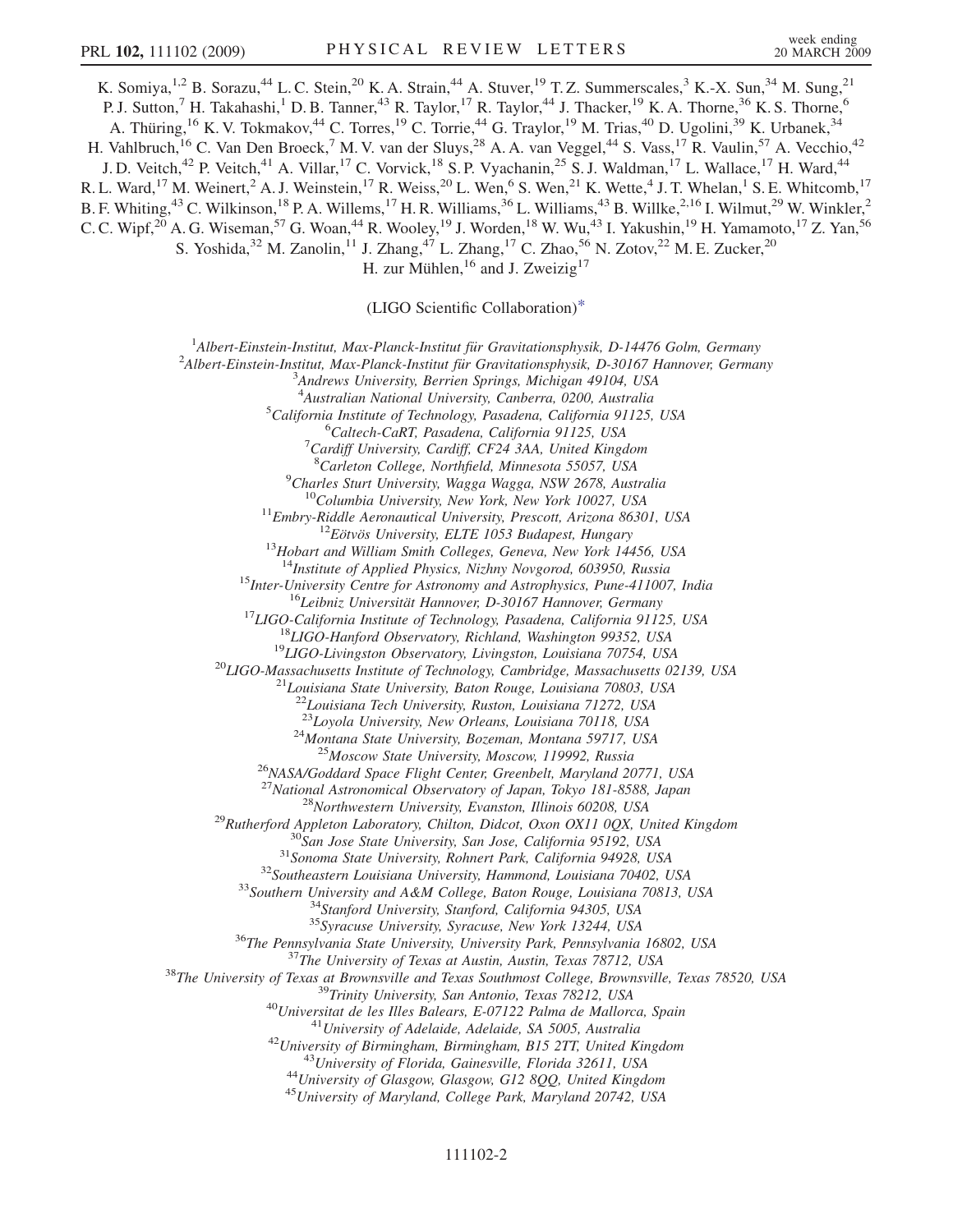<sup>46</sup>University of Massachusetts-Amherst, Amherst, Massachusetts 01003, USA<br><sup>47</sup>University of Michigan, Ann Arbor, Michigan 48109, USA<br><sup>48</sup>University of Minnesota, Minneapolis, Minnesota 55455, USA <sup>49</sup>University of Mississippi, University, Mississippi 38677, USA<br><sup>50</sup>University of Oregon, Eugene, Oregon 97403, USA<br><sup>51</sup>University of Rochester, Rochester, New York 14627, USA<br><sup>52</sup>University of Salerno, 84084 Fisciano ( <sup>53</sup>University of Sannio at Benevento, I-82100 Benevento, Italy<br><sup>54</sup>University of Southampton, Southampton, SO17 1BJ, United Kingdom<br><sup>55</sup>University of Strathclyde, Glasgow, G1 1XQ, United Kingdom<br><sup>55</sup>University of Western (Received 18 October 2008; published 20 March 2009)

We report on an all-sky search with the LIGO detectors for periodic gravitational waves in the frequency range 50–1100 Hz and with the frequency's time derivative in the range  $-5 \times 10^{-9}$ –0 Hz s<sup>-1</sup>. Data from the first eight months of the fifth LIGO science run (S5) have been used in this search, which is based on a semicoherent method (PowerFlux) of summing strain power. Observing no evidence of periodic gravitational radiation, we report 95% confidence-level upper limits on radiation emitted by any unknown isolated rotating neutron stars within the search range. Strain limits below  $10^{-24}$  are obtained over a 200-Hz band, and the sensitivity improvement over previous searches increases the spatial volume sampled by an average factor of about 100 over the entire search band. For a neutron star with nominal equatorial ellipticity of  $10^{-6}$ , the search is sensitive to distances as great as 500 pc.

DOI: [10.1103/PhysRevLett.102.111102](http://dx.doi.org/10.1103/PhysRevLett.102.111102) PACS numbers: 04.80.Nn, 07.05.Kf, 95.55.Ym, 97.60.Gb

Introduction.—We have carried out an all-sky search with the Laser Interferometer Gravitational-Wave Observatory (LIGO) detectors [\[1,2](#page-5-0)] for periodic gravitational waves, using data from the first eight months of LIGO's fifth science run (S5). We have searched over the frequency range 50–1100 Hz, allowing for a frequency time derivative in the range  $-5 \times 10^{-9} - 0$  Hz s<sup>-1</sup>. These parameter ranges correspond to a minimum spin-down time scale  $f/|4f|$  (the gravitational-wave spin-down age) of 80 yr for a source emitting at 50 Hz and 1750 yr for a source at 1100 Hz. Rotating neutron stars in our Galaxy are the prime target. At signal frequencies near 100 Hz we obtain strain sensitivities below  $10^{-24}$ , a strain at which one might optimistically expect to see the strongest signal from a previously unknown neutron star according to a generic argument originally made by Blandford [[3\]](#page-5-0), and extended in our previous search for such objects in S2 data [[4\]](#page-5-0). A recent refinement of the argument [[5\]](#page-5-0) gives less optimistic estimates, but these too are surpassed by the experimental results presented here.

Using data from earlier science runs, the LIGO Scientific Collaboration has previously reported on allsky searches for unknown rotating neutron stars (henceforth designated as ''pulsars''). These searches have been performed using a short-period coherent search in the 160.0–728.8 Hz frequency range [[4\]](#page-5-0), and using a longperiod semicoherent search in the 200–400 Hz frequency range in the S2 data [[6\]](#page-5-0) and the 50–1000 Hz range in the S4 data [\[7](#page-5-0)]. Einstein@Home, a distributed home computing effort [[8](#page-5-0)], has also been running searches using a coherent first stage, followed by a simple coincidence stage, for which S3 and S4 results have been released [[9](#page-5-0),[10](#page-5-0)].

The data collected in the S5 data run were more sensitive than in previous data runs, and the amount of data used here is an increase by a factor of 8 over that reported from the S4 data run [[7\]](#page-5-0), resulting in upper limits on periodic gravitational waves about a factor of 3–6 lower than those from the S4 data, depending on source frequency. This improvement gives an increase in sampled galactic volume by about a factor of 100, depending on the assumed source frequency and spin-down. At a signal frequency of 1100 Hz we achieve sensitivity to neutron stars of equatorial ellipticity  $\epsilon \sim 10^{-6}$  at distances up to 500 pc (see [\[7\]](#page-5-0) for relations). This ellipticity is at the upper end of the range thought to be sustainable by conventional neutron stars [[11](#page-5-0)] and orders of magnitude below the maximum sustainable by a strange quark star [\[12\]](#page-5-0). The number of undiscovered, electromagnetically quiet neutron stars within 500 pc can be estimated to be  $O(10^4-10^5)$  from the neutron star birth rate [\[13\]](#page-5-0), although it is likely that only a tiny fraction would both be rotating fast enough to be accessible to LIGO [[14](#page-5-0)] and remain in the local volume over the age of the Galaxy [\[15\]](#page-5-0). Only  $\sim$ 25 radio or x-ray pulsars have been discovered so far within that volume [\[16\]](#page-5-0).

LIGO detectors and the S5 science run.—The LIGO detector network consists of a 4-km interferometer in Livingston, Louisiana, (L1), and two interferometers in Hanford, Washington, one 4 km and the other 2 km (H1 and H2).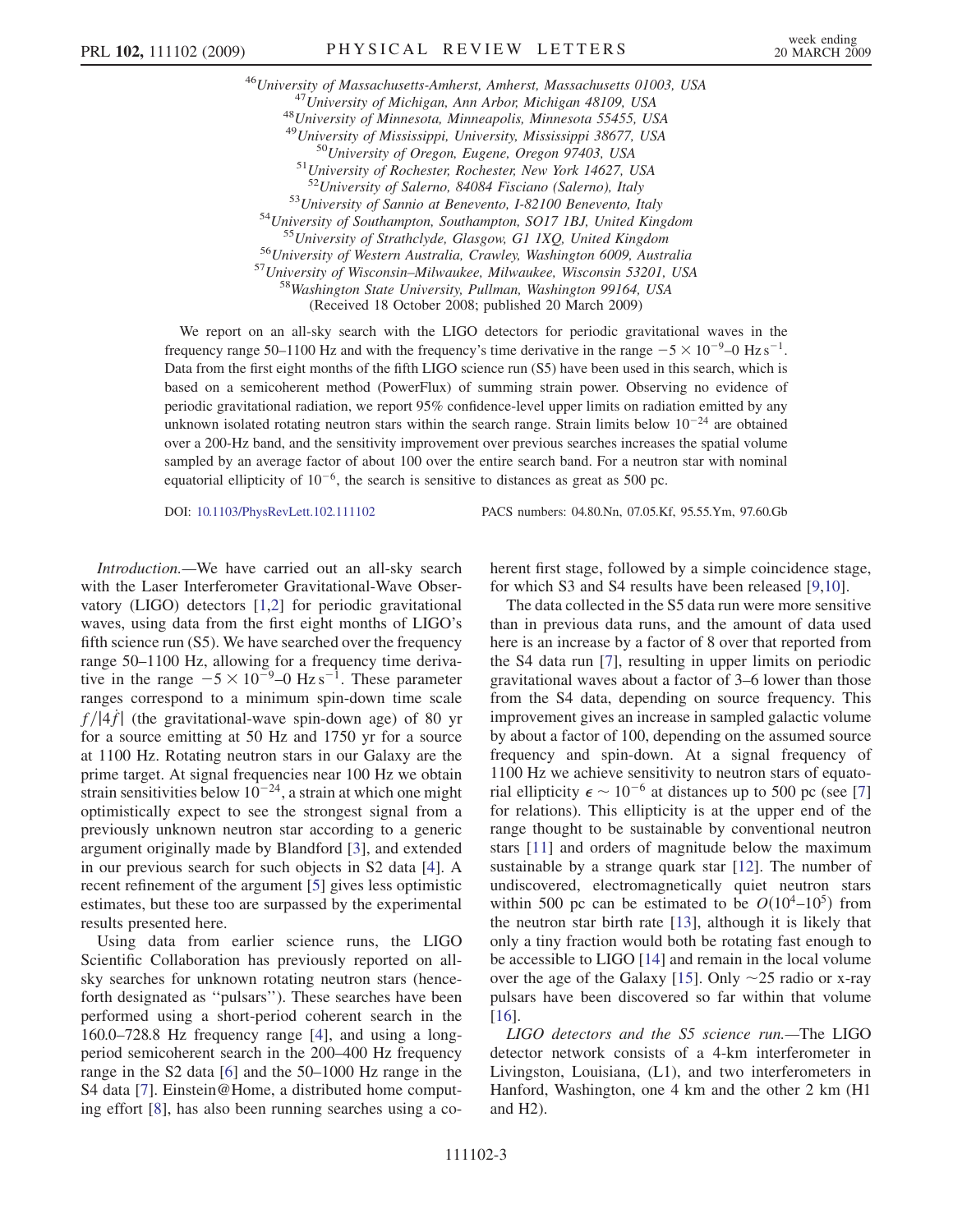The data analyzed in this Letter were produced in the first eight months of LIGO's fifth science run. This run started at 16:00 UTC on November 4, 2005, at the LIGO-Hanford Observatory and at 16:00 UTC on November 14, 2005, at the LIGO-Livingston Observatory; the run ended at 00:00 UTC on October 1, 2007. During this run, all three LIGO detectors had displacement spectral amplitudes very near their design goals of  $1.1 \times 10^{-19}$  mHz<sup>-1/2</sup> [[17](#page-5-0)] in their most sensitive frequency band near 150 Hz. (In terms of gravitational-wave strain, the H2 interferometer was roughly a factor of 2 less sensitive than the other two; its data were not used in this search.) Because of a variety of technical computing issues, a search over the full S5 data set ( $\sim$ 2 yr) using the current PowerFlux program described below is impractical. Extensive revamping of the program is underway; results of the final ensuing search will be reported in the future.

The data were acquired and digitized at a rate of 16384 Hz. Data acquisition was periodically interrupted by disturbances such as seismic transients (natural or anthropogenic), reducing the net running time of the interferometers. In addition, there were 1–2 week commissioning breaks to repair equipment and address newly identified noise sources. The resulting duty factors for the interferometers were approximately 69% for H1, 77% for H2, and 57% for L1 during the first eight months. A nearby construction project degraded the L1 duty factor significantly during this early period of the S5 run. By the end of the S5 run, the cumulative duty factors had improved to 78% for H1, 79% for H2, and 66% for L1. For this search, approximately 4077 h of H1 data and 3070 h of L1 data were used, where each data segment used was required to contain at least 30 min of continuous interferometer operation.

Signal waveforms.—The general form of a gravitationalwave signal is described in terms of two orthogonal transverse polarizations defined to be " $+$ " with waveform  $h_{+}(t)$  and " $\times$ " with waveform  $h_{\times}(t)$ , for which separate and time-dependent antenna pattern factors  $F_+$  and  $F_{\times}$ apply, which depend on a polarization angle  $\psi$  [\[18\]](#page-5-0). For periodic gravitational waves, which in general are elliptically polarized, the individual components  $h_{+,\times}$  have the form  $h_+(t) = A_+ \cos \Phi(t)$  and  $h_\times(t) = A_\times \sin \Phi(t)$ , where  $A_+$  and  $A_\times$  are the amplitudes of the two polarizations, and  $\Phi(t)$  is the phase of the signal at the detector. For the semicoherent method used in this search, only the instantaneous signal frequency in the detector reference frame,  $2\pi f(t) = d\Phi(t)/dt$ , needs to be calculated. For an isolated, precession-free, rigidly rotating neutron star the quadrupolar amplitudes  $A_+$  and  $A_\times$  are related to wave amplitude,  $h_0$ , by  $A_+ = h_0[(1 + \cos^2 \theta)/2]$  and  $A_\times =$  $h_0 \cos \iota$ , where  $\iota$  describes the inclination angle of the star's spin axis with respect to the line of sight. For such a star, the signal wave frequency  $f$  is twice the rotation frequency  $f_r$ .

The detector reference frame frequency  $f(t)$  can, to a very good approximation, be related to the frequency  $\hat{f}(t)$ in the solar system barycenter (SSB) frame by [[6\]](#page-5-0)  $f(t)$  –  $\hat{f}(t) \approx \hat{f}(t) \frac{\mathbf{v}(t) \cdot \mathbf{n}}{c}$ , where  $\mathbf{v}(t)$  is the detector's velocity with respect to the SSB frame, and n is the unit vector pointing from the detector toward the sky location of the source [[6\]](#page-5-0).

Analysis method.—The PowerFlux method used in this analysis is described in detail elsewhere [\[7](#page-5-0)] and is a variation upon the StackSlide method [[19\]](#page-5-0). Here we summarize briefly its main features.

A strain power estimator is derived from summing measures of strain power from many short, 50% overlap, Hannwindowed Fourier transforms (SFTs) that have been created from 30-min intervals of calibrated strain data. In searching a narrow frequency range (0.5 mHz spacing) for an assumed source sky location, explicit corrections are made for Doppler modulations of the apparent source frequency. These modulations are due to the Earth's rotation and its orbital motion around the SSB, and the frequency's time derivative  $\dot{f}$  intrinsic to the source. Corrections are also applied for antenna pattern modulation, assuming five different polarizations: four linear polarizations separated by  $\pi/8$  in polarization angle and circular polarization. When summing, the variability of the noise is taken into account with a SFT-dependent weight proportional to the expected inverse variance of the background noise power (see [\[7,20\]](#page-5-0) for detailed formulas).

The search range for initial frequency  $\hat{f}_0$  values is 50– 1100 Hz with a uniform grid spacing equal to the size of a SFT frequency bin [1/(30 min)]. The range of  $\dot{f}$  values searched is  $-5 \times 10^{-9} - 0$  Hz s<sup>-1</sup> with a spacing of  $5 \times 10^{-10}$  $10^{-10}$  Hz s<sup>-1</sup>, since isolated rotating neutron stars are generally expected to spin down with time. As discussed in our previous reports [[4,6,7](#page-5-0)], the number of sky points that must be searched grows quadratically with the frequency  $\hat{f}_0$ , ranging here from about 5000 at 50 Hz to about  $2.4 \times 10^6$  at 1100 Hz. The sky grid used here is isotropic and covers the entire sky.

As described in [\[7](#page-5-0)], upper limits are computed from the highest-strain signal estimator over the entire sky for each 0.25-Hz band. Upper limits calculated in this method are strict frequentist limits on linear and circular polarization in small patches on the sky, with the limits quoted here being the highest limits in each 0.25-Hz band over broad regions of the sky. These are interpreted as limits on worstcase (linear polarization) and best-case (circular polarization) orientations of rotating neutron stars. Since the eight months of data analyzed here cover a large span of the Earth's orbit, providing substantial Doppler modulation of source frequency, contamination from stationary instrumental lines is much reduced from earlier and shorter data runs. A total of only 0.6% of the search volume in sky location and spin-down had to be excluded from the upper-limit analysis because of Doppler stationarity.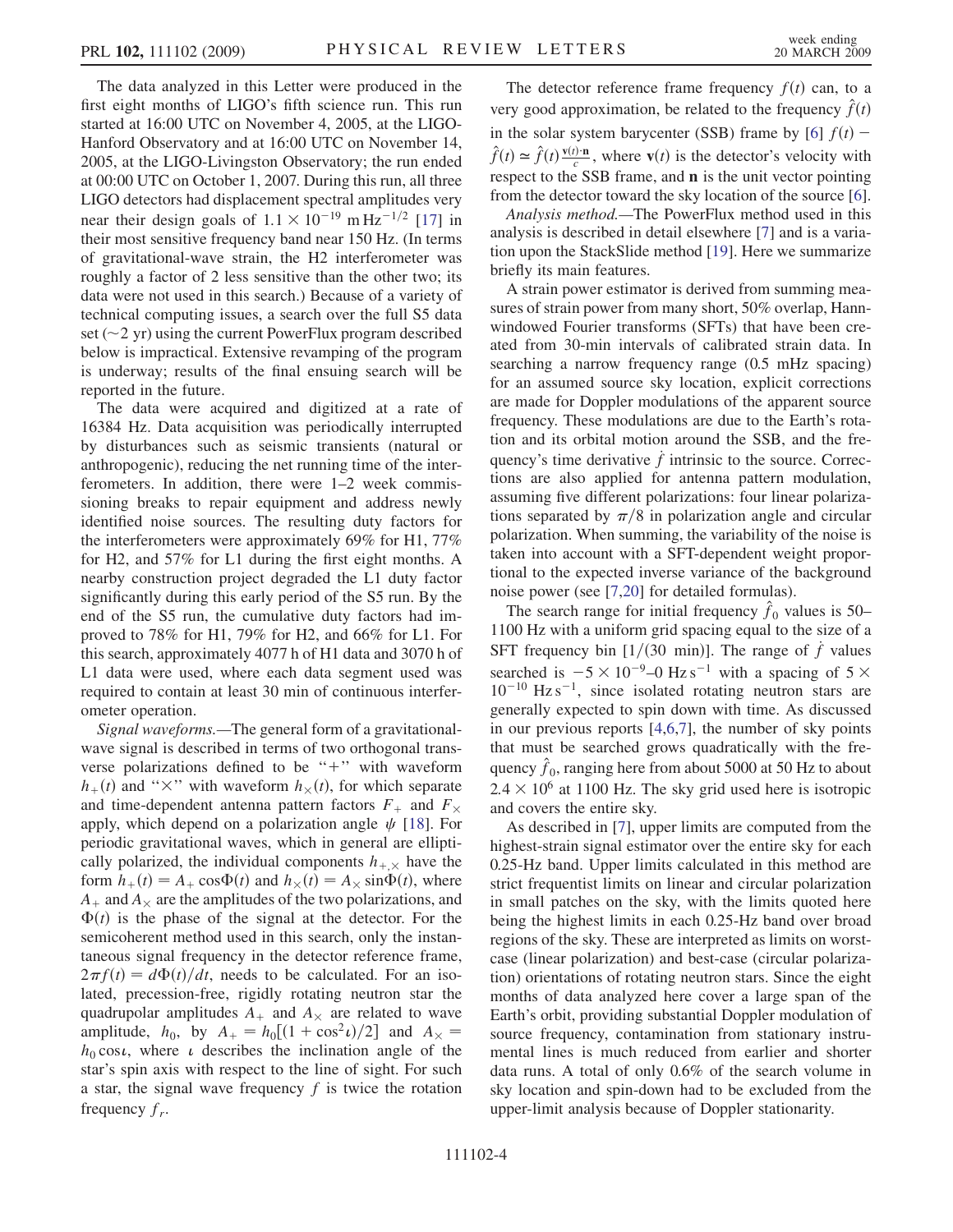<span id="page-4-0"></span>The primary changes in the PowerFlux algorithm used in this search concern follow up of outlier candidates. (The general method for setting upper limits is identical to that used in the S4 search [[7](#page-5-0)].) Here we summarize the followup method used. Single-interferometer searches are carried out separately for the H1 and L1 interferometers, leading to the upper limits on strain shown in Fig. 1 and discussed below. During determination of the maximum upper limit per sky region, per frequency band, and per spin-down step, a ''domain map'' is constructed of local signal-tonoise ratio (SNR) maxima, with the domains ordered by maximum grid point SNR and clustered if close in direction and frequency. The 1000 domains with the highest maximum SNR are then reanalyzed to obtain improved estimates of the associated candidate parameters, using a modified gradient search with a matched filter to maximize SNR with respect to source frequency, spin-down, sky location, polarization angle  $\psi$ , and inclination angle  $\iota$ [\[20\]](#page-5-0). This maximization step samples frequency and spin-down much more finely than in the initial search.

When all sky regions and all spin-downs have been searched for a given 0.25 Hz band for both the H1 and L1 interferometers, the search pipeline outputs are compared, and the following criteria are used to define candidates for follow-up analysis. The H1 and L1 candidates must each have a SNR value greater than 6.25, and they must agree in frequency to within  $1/180$  Hz = 5.56 mHz, in spin-down to within  $4 \times 10^{-10}$  Hz s<sup>-1</sup>, and in sky location to within 0.14 rad. These conservative choices have been guided by simulated single-interferometer pulsar in-



FIG. 1 (color). Minimum (H1 or L1) upper limits (95% C.L.) on pulsar gravitational-wave amplitude  $h_0$  for the equatorial (red), intermediate (green), and polar (blue) declination bands for best-case (lower curves) and worst-case (upper curves) pulsar orientations. Shown are all the minimum limits for each of the 11 spin-down values from  $-5 \times 10^{-9}$  Hz s<sup>-1</sup> to zero in steps of  $5 \times 10^{-10}$  Hz s<sup>-1</sup>.

jections. Coincidence candidates within 0.1 Hz of one another are grouped together, since most candidates arise from detector spectral artifacts that become apparent upon manual investigation.

Candidates passing these criteria are subjected to a computationally intensive follow-up analysis that reproduces the all-sky PowerFlux search in a 0.25 Hz band around each candidate, this time using the (incoherently) combined strain powers from both interferometers. Sky maps of strain and SNR are created and examined manually for each individual interferometer and for the combined interferometers. Spectral estimates from noise decomposition are also examined to identify possible artifacts leading to the coincident outliers.

Results.—Figure 1 shows the lower of the H1 and L1 95% confidence-level upper limits on pulsar gravitationalwave amplitude  $h_0$  for worst-case and best-case pulsar orientations for different declination bands (each with different run-averaged antenna pattern sensitivity). As in the S4 analysis, narrow frequency bands centered on the harmonics of the 60-Hz power mains, along with bands characterized by non-Gaussian noise, have been excluded from the displayed limits. Numerical values for frequencies and limits displayed in these figures can be obtained separately [\[21\]](#page-5-0). Systematic uncertainties on these values are dominated by calibration uncertainty at the  $\sim 10\%$ level.

All outliers were checked for coincidence between H1 and L1 interferometers, as described above. In most cases single-interferometer spectral artifacts were readily found upon initial inspection, most of which had known instrumental or environmental sources, such as mechanical resonances (''violin modes'') of the wires supporting interferometer mirrors, and power-mains harmonics of 60 Hz. Other outliers were tracked down to previously unknown electromagnetic disturbances. For six coincidence candidates, all at frequencies above 850 Hz, no instrumental spectral artifacts were apparent.

None of these six candidates were confirmed, however, as a detection of a constant-amplitude, constant-spin-down periodic source of gravitational radiation. In each case, we found that the combined H1-L1 SNR did not increase by more than 0.6 (0.4) units over the minimum (maximum) of the single-interferometer SNR's, with four candidates showing a decrease for combined SNR. To understand the expectation for a true signal, we carried out a posteriori software signal injections, which indicated that combined SNR should typically show an increase over minimum SNR by more than 2.0 units for a singleinterferometer SNR threshold of 6.25. Hence we conservatively veto all candidates with a SNR increase less than 1 unit. In addition, manual exploration of these candidates was carried out, using larger portions of the S5 run's data, to determine whether SNR increased with additional data, and with subsets of the original eight-month data, to de